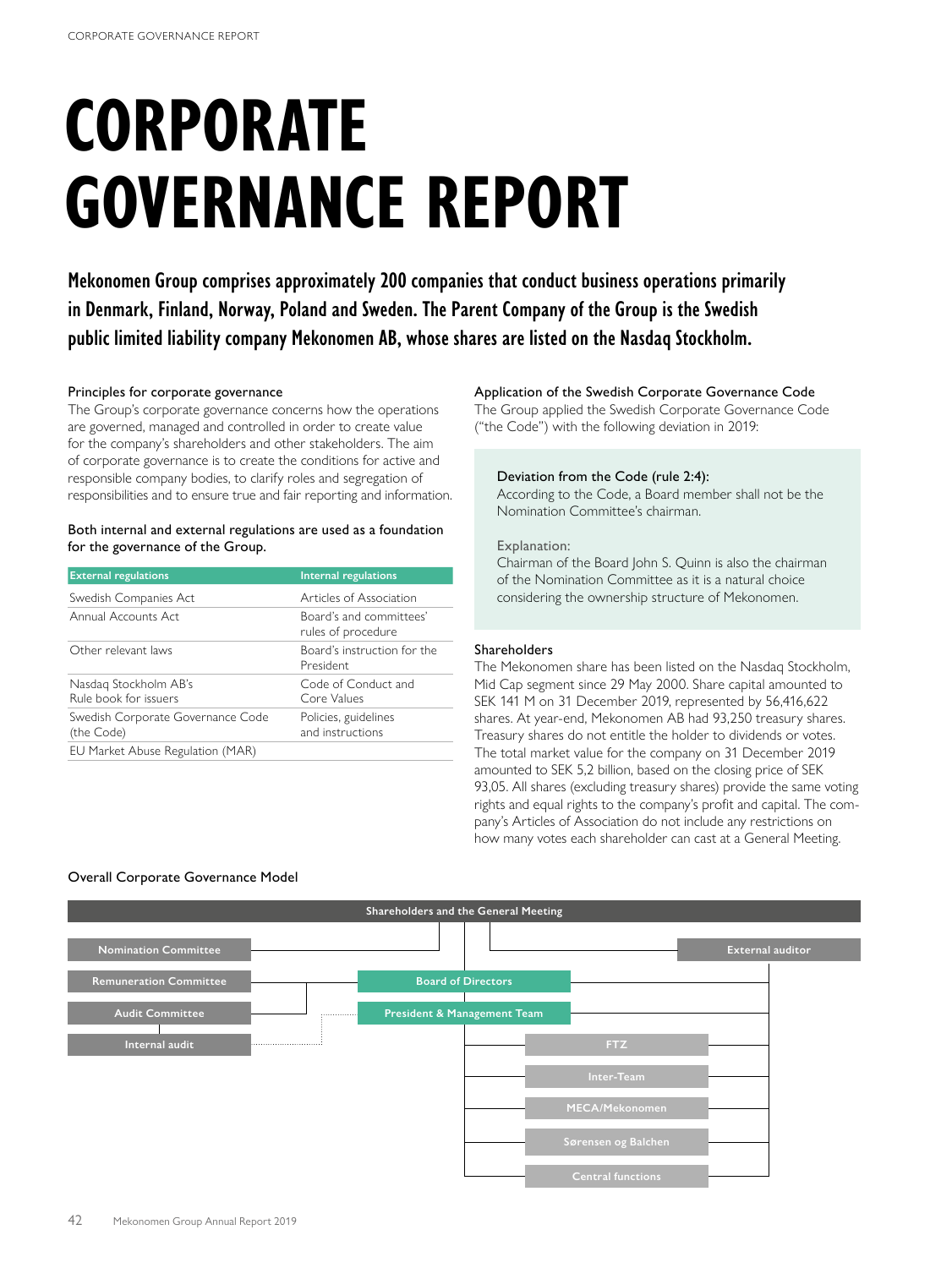The number of shareholders on 31 December 2019 was 12 259 (12,310). On the same date, the ten largest shareholders controlled 63,6 per cent (60.8) of the capital and voting rights and the participation of foreign owners accounted for 42,5 per cent (37.8) of the capital and voting rights.

Shareholders which directly or indirectly represent at least onetenth of the voting rights for all shares in Mekonomen are LKQ Corporation and subsidiaries, whose shareholding on 31 December 2019 amounted to 26.6 per cent (26.6). For further information on Mekonomen's shares and shareholders, see pages 34–35.

# General Meeting

The General Meeting is the company's highest governing body, at which every shareholder is entitled to participate. The Annual General Meeting is to be held within six months of the close of the financial year. The Annual General Meeting approves the income statement and balance sheet, the appropriation of the company's earnings, decides on discharge from liability, elects the Board of Directors and auditors, and approves fees, addresses other statutory matters as well as making decisions pertaining to proposals from the Board and shareholders. The company announces the date and location of the General Meeting as soon as the Board has made its decision, but not later than in connection with the third-quarter report. Information pertaining to the location and time is available on the company's website. Shareholders that are registered in Euroclear's shareholders register on the record date and have registered participation in adequate time are entitled to participate in the Annual General Meeting and vote according to their shareholdings. All information concerning the company's meetings, such as registration, entitlement for items to be entered in the agenda in the notification, minutes, etc., is available on the company's website. With regard to participation in the Annual General Meeting, the Board has deemed it is currently not financially justifiable to allow shareholders to participate in the Annual General Meeting through any means other than physical presence. It is the company's aim that the General Meeting be a consummate body for shareholders, in accordance with the intentions of the Swedish Companies Act, which is why the objective is that the Board in its entirety, the representative of the Nomination Committee, the President and CEO, auditors and other members of the Group Management Team must always be present at the Meeting.

# General Meeting 2019

The Annual General Meeting was held in Stockholm on 2 May 2019. The complete minutes of the Annual General Meeting are available on the company's website at mekonomen.com. In brief, the Annual General Meeting resolved:

- to adopt the income statement and balance sheet, the consolidated income statement and the consolidated balance sheet.
- to pay a dividend of SEK 0 per share to shareholders.
- to discharge the members of the Board and the President and CEO from liability.
- that the number of members of the Board elected by the Annual General Meeting be seven with no deputy members.
- to pay total Board fees of SEK 3,435,000, of which SEK 620,000 relates to fees to the Chairman of the Board, SEK 400,000 relates to the Executive Vice Chairman, and also SEK 300,000 relates to fees to each of the other Board members elected by the Annual General Meeting who are not employed by the Group. Total board fees also include fees for Committee work, to be paid as follows: SEK 120,000 to the Chairman of the Audit Committee, SEK 50,000 to each of the other members of the

Audit Committee, SEK 45,000 to the Chairman of the Remuneration Committee and SEK 25,000 to each of the other members of the Remuneration Committee. Total Board fees also includes a one-time fee of SEK 600,000 to Helena Skåntorp, for the special work effort during 2018 in connection with the Company's acquisition of FTZ and Inter-Team.s in 2019.

- to re-elect John S. Quinn as the Chairman of the Board.
- to re-elect Board members John S. Quinn, Helena Skåntorp, Eivor Andersson, Kenny Bräck, Joseph M. Holsten and Magnus Håkansson and to elect Arja Taaveniku as a new Board member.
- to re-elect the auditing firm of Pricewaterhouse-Coopers AB as the company's auditor for the period until the 2020 Annual General Meeting.
- to adopt the Board's proposals for guidelines regarding remuneration of senior executives.
- to adopt the Board's proposal to establish a long-term incentive programme (LTIP 2019) and in conjunction with this to authorise the Board to decide on acquisition of own shares and transfer of own shares.
- to adopt the Board's proposals concerning employees' acquisition of shares in subsidiaries.
- to adopt authorisation for the Board, for the period until the next Annual General Meeting, on one or more occasions, with or without preferential rights for shareholders, to make decisions on new share issues of not more than 5,641,662 shares.

### Nomination Committee

In accordance with the guidelines established at the Annual General Meeting on 2 May 2019, Mekonomen Group has established a Nomination Committee comprising four members. The largest shareholders of the company were contacted by the company's Board based on the list of registered shareholders on 31 August 2019 as provided by Euroclear Sweden AB.

The Nomination Committee for the 2020 Annual General Meeting is comprised of John Quinn, LKQ Corporation, Kristian Åkesson, Didner & Gerge, Arne Lööw, Fourth Swedish National Pension and Caroline Sjösten, Swedbank Robur Fonder. In accordance with the guidelines, John Quinn has been appointed the Chairman of the Nomination Committee. Mekonomen's Board member, Helena Skåntorp, was co-opted to the Nomination Committee. Fees are not paid to members of the Nomination Committee.

In accordance with the Swedish Corporate Governance Code, the Nomination Committee is to have at least three members, one of whom is to be appointed Chairman. The majority of these members are to be independent in relation to the company and company management and at least one of the Nomination Committee members is to be independent in relation to the company's largest shareholders in terms of the number of votes. Mekonomen Group's Nomination Committee comprises four members, all of whom are deemed to be independent in relation to the company and company management. Mekonomen Group's Nomination Committee also meets other independence requirements.

The Nomination Committee's task is to present proposals to the Annual General Meeting concerning:

- election of Chairman of the Meeting,
- number of Board members and deputy Board members,
- the election of the Chairman of the Board and other members of the company's Board of Directors,
- Board fees and any remuneration for committee work,
- the election and remuneration of auditors, and
- any changes to the instructions for the Nomination Committee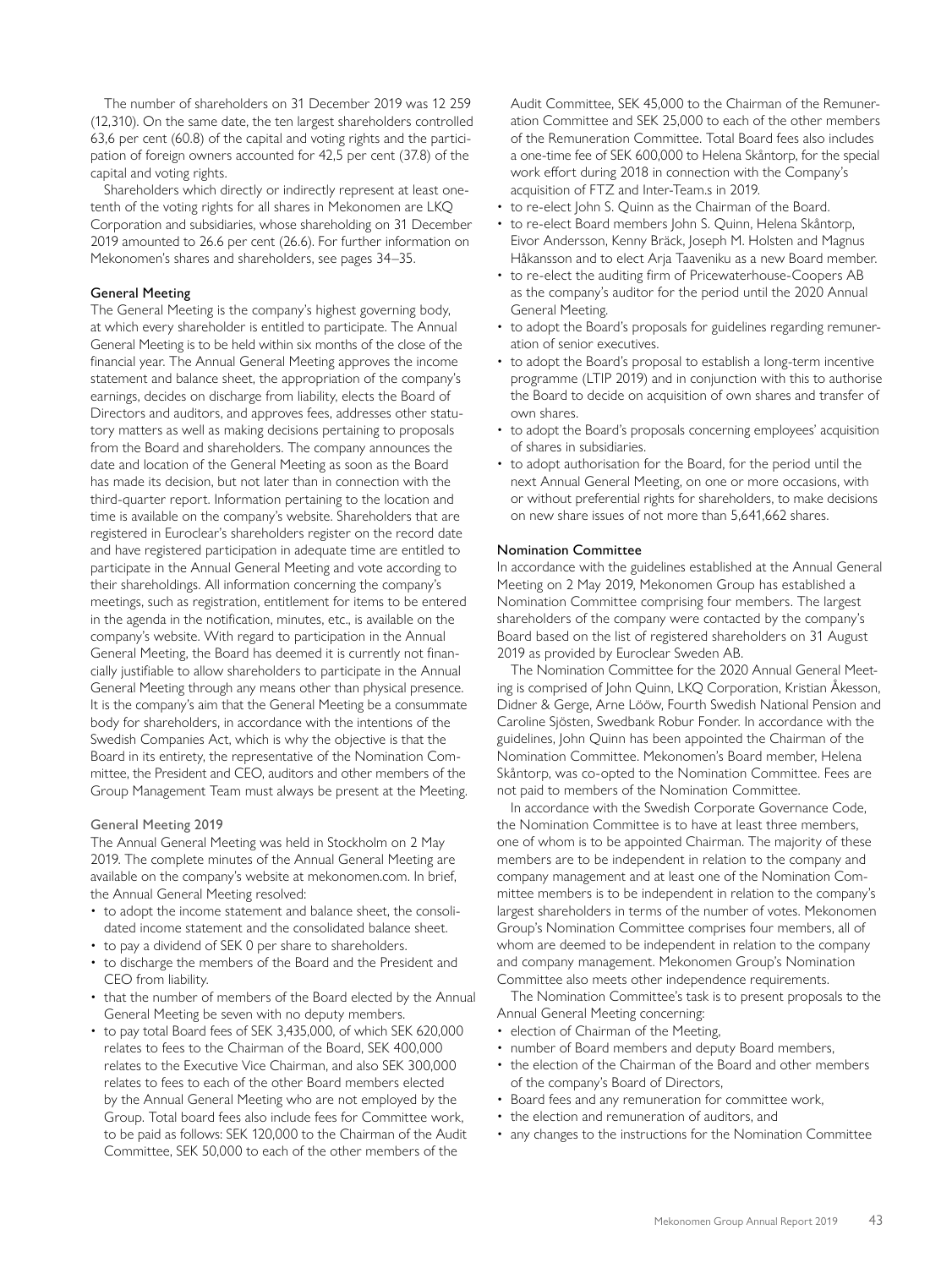In conjunction with its task, the Nominating Committee is to perform the duties incumbent on nomination committees in accordance with the Swedish Corporate Governance Code, and at the request of the Nomination Committee, the company is to provide human resources, such as a secretary function for the Committee, to facilitate its work. If necessary, the company is also to pay reasonable costs for external consultants deemed necessary by the Nomination Committee for it to perform its duties.

Mekonomen Group has not established any specific age limit for Board members or time limits pertaining to the length of time Board members may sit on the Board. Auditors are elected annually when the matter is submitted to the Annual General Meeting.

### Annual General Meeting 2020

The Annual General Meeting will be held on 7 May 2020 at 11:00 a.m. at Norra Latin (Pelarsalen) Barnhusgatan 7B, 111 23 Stockholm, Sweden

### The Board of Directors

### Size and composition

According to the Articles of Association, the Board of Directors is to comprise three to seven members and not more than three deputy members. The company's Articles of Association have no specific provisions relating to the appointment and discharge of Board members or amendments to the Articles of Association. The Board of Directors is to be elected annually at the Annual General Meeting. The Board of Directors shall consist of a well overall mix of the competencies that are important to govern the company's strategic work in a responsible and successful manner. Examples of such competencies include knowledge of retailing, the automotive industry, corporate governance, compliance to rules and regulations, financing and financial analysis as well as remuneration issues. Earlier Board experience is another important competency.

The Annual General Meeting on 2 May 2019 resolved that the Board was to comprise seven ordinary members with no deputy members. In accordance with the Nomination Committee's proposal, the Annual General Meeting resolved to re-elect John S. Quinn (also re-elected as the Chairman), Helena Skåntorp (Executive Vice Chairman), Eivor Andersson, Kenny Bräck, Joseph M. Holsten and Magnus Håkansson to the Board and to elect Arja Taaveniku as a new Board member.

All ordinary members are independent in relation to the company and its management in accordance with the definition in the Swedish Corporate Governance Code. Five of the Board members are independent also in relation to major shareholders. The President and CEO is not a member of the Board and neither is any other member of the Group Management Team. A more detailed presentation of the Board members and their participation in Board meetings is provided on page 46.

### Board members

In the opinion of the Nomination Committee, the Board has a suitable composition considering the company's operations, financial position, stage of development and circumstances otherwise. An important starting point for the proposal of Board members was that the Board's composition should reflect and provide space for the different knowledge and experience that the company's strategic development and governance may demand. The company has a diversity policy for the Group that includes the company's Board and management. The company's diversity policy, which was prepared in accordance with the Code's rule 4.1, aims to achieve an even distribution of people in the company in terms of age, gender,



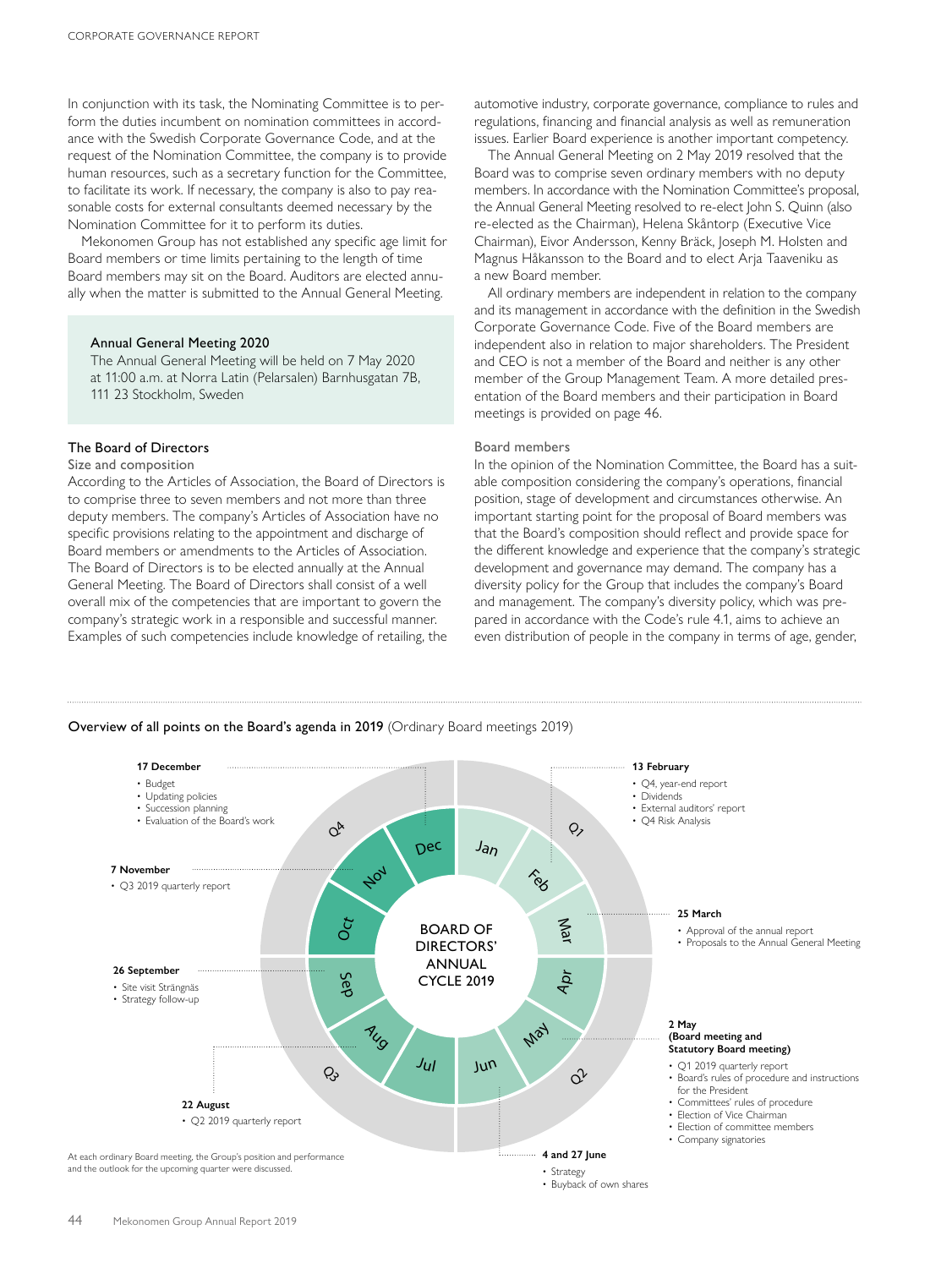education and professional background. The diversity policy forms the basis of the Nomination Committee's proposal to the Board at the 2020 Annual General Meeting.

### Chairman

The Chairman of the Board, John S. Quinn, is not employed by the company and does not have any assignments with the company beyond his chairmanship. It is the opinion of the Board that John S. Quinn ensures that the Board conducts its assignments efficiently and also fulfils its duties in accordance with applicable laws and regulations.

# The Board's working procedures

The Board is responsible for the company's organisation and management and is to also make decisions pertaining to strategic issues. In 2019, the Board held 10 meetings (32) of which 1 was an independent board meeting. The minutes of the meetings were recorded by the Board's secretary, who is the Group's CFO. As in previous years, independent board meeting were held for issues that might involve conflicts of interest, in which the board members representing LKQ Corporation did not participate, and separate confidential minute was written.

Relevant meeting documentation was sent to all members prior to each meeting, which were then held in accordance with the approved agenda. On occasions, other senior executives participated in Board Meetings in a reporting capacity, as necessary. No dissenting opinions to be recorded in the minutes were expressed at any of the meetings during the year. The Board meetings during the year addressed the fixed items of each meeting agenda, such as the year-end financial statement including establishment of dividends, interim reports, budgets, strategies, business situation, financial reporting and investments. In addition to this, at selected Board meetings, issues concerning market development, risk analysis, rules of procedure, internal control and policies were addressed.

#### The Board of Director´s assignments

In accordance with the requirements of the Code, the Board's aim was to devote particular attention to establishing overall goals for the operations and decide on strategies by which to achieve these goals and to continuously evaluate the operating management, with the aim of ensuring the company's governance, management and control. The Board is responsible for ensuring that suitable systems are in place for the monitoring and control of the company's operations and the risks to the company associated with its operations, that control is implemented of compliance with laws, internal guidelines and other regulations and that the provision of external information is open, objective and relevant. The tasks of the Board also include establishing necessary guidelines for the company's conduct in society with the aim of securing its long-term value-creating ability.

There are written instructions that regulate the internal rules of procedure in the Board and the distribution of assignments between the Board and the President and CEO, and for the reporting process. The instructions are reviewed annually and are primarily: the rules of procedure for the Board's work, instructions for the President and authorisation regulations.

The Board evaluates its work every year and it is the duty of the Chairman of the Board to ensure that evaluation is performed. In 2019, the Chairman organised a written questionnaire for all Board members. The collective opinion based on the 2019 evaluation is that the Board's work functioned well and that the Board fulfilled the Code's requirements regarding assignment of the Board.

### Board Committees

The Board has established a Remuneration Committee and an Audit Committee. The Committees' work mainly comprises preparing issues and providing consultation, although the Board can delegate authority to make decisions in specific cases. The members and Chairmen of the Committees are appointed at the statutory Board meeting held directly after the election of Board members.

# Audit Committee

The Audit Committee's tasks are documented in the rules of procedure for the Audit Committee, which are annually approved by the Board of Directors.

- The Audit Committee monitors the financial reporting and ensures its reliability. They monitor the internal and external audit process, as well as the external auditor's impartiality and independence towards the company, including the extent to which the auditor provides the company services other than auditing.
- The Audit Committee's tasks include a risk review regarding the Group's risks related to the market and competitors, operational risks and financial risks.
- The Audit Committee annually evaluates its own work, as well as the work of the external and internal auditors. In addition, the Audit Committee recommends proposals on external auditors and the remuneration of the auditors for the upcoming year to the Nomination Committee.

Until the end of the 2019 Annual General Meeting, the Audit Committee consisted of Helena Skåntorp (Chair), Magnus Håkansson and John S. Quinn. As of 2 May 2019, the Audit Committee consists of Board members Helena Skåntorp (Chair), Joseph M. Holsten and Magnus Håkansson. In 2019, the Audit Committee held five meetings. The respective member's participation is presented in the table on page 46. The Group's external auditors, the CFO, the Head of Risk Management and Internal Audit as well as the Head of Accounting participated at the meetings. The Head of Accounting was the Committee´s secretary.

### Remuneration Committee

The task of the Remuneration Committee is to discuss, decide on and present recommendations on the salaries, other employment terms and incentive programmes for company management. However, the Board in its entirety determines the remuneration and other employment terms for the President and CEO. The work of the Remuneration Committee is based on resolutions by the Annual General Meeting pertaining to guidelines for remuneration of senior executives.

Until the end of the 2019 Annual General Meeting, the Remuneration Committee consisted of Malin Persson (Chair), John S. Quinn, Joseph M. Holsten and Eivor Andersson. As of 2 May 2019, the Remuneration Committee consists of Board members Eivor Andersson (Chair), John S. Quinn and Arja Taaveniku.

The Remuneration Committee held five meetings in 2019, of which two were before 2 May and three after 2 May. The respective member's participation is presented in the table on page 46. The company's president and CEO, Pehr Oscarson, was also present at five of these meetings. The Group's CFO was the Committee's secretary for four meetings. The Group's former HR Director was the Committee's secretary during the Remuneration Committee's first meeting in 2019.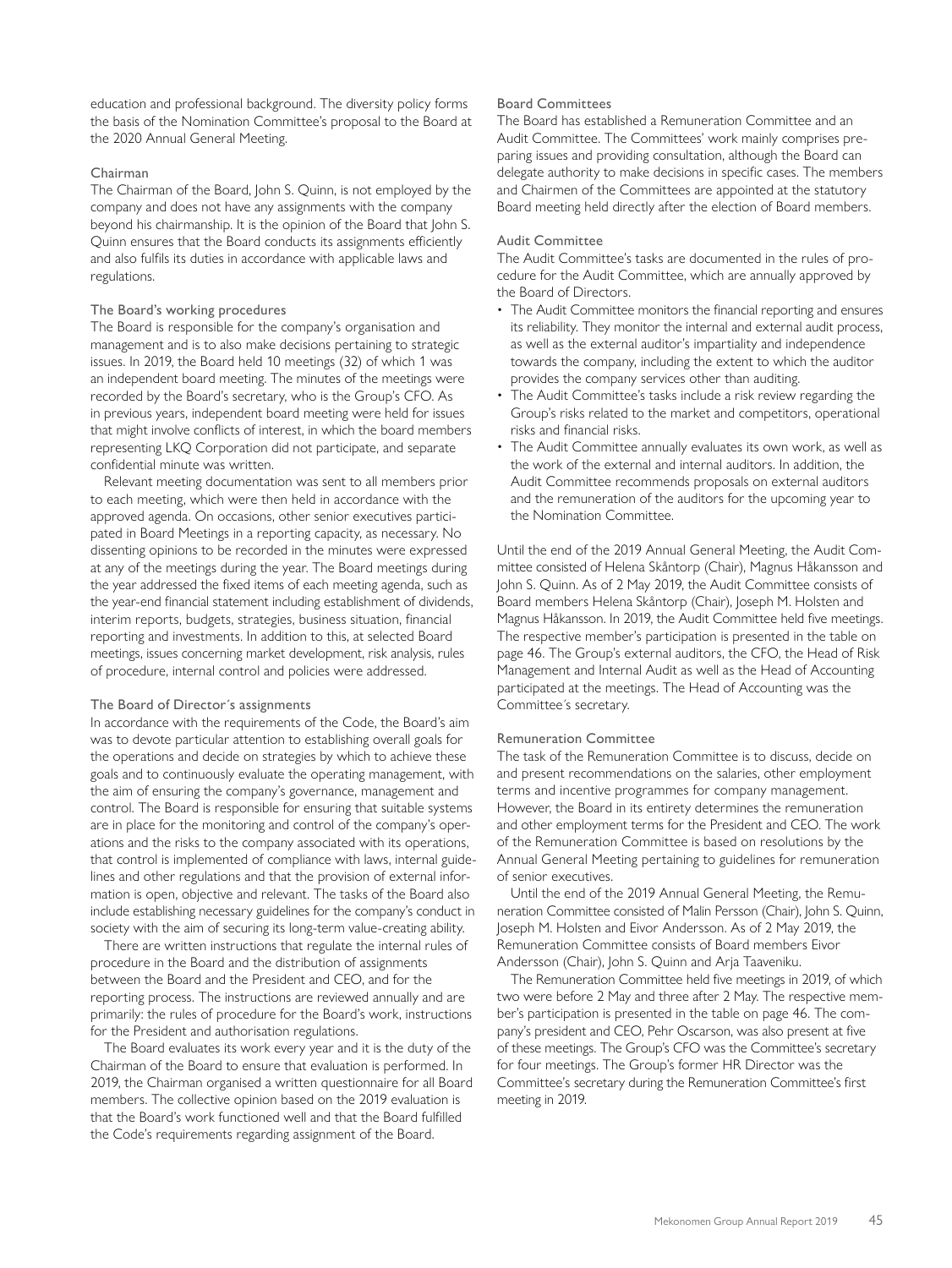# **BOARD OF DIRECTORS**

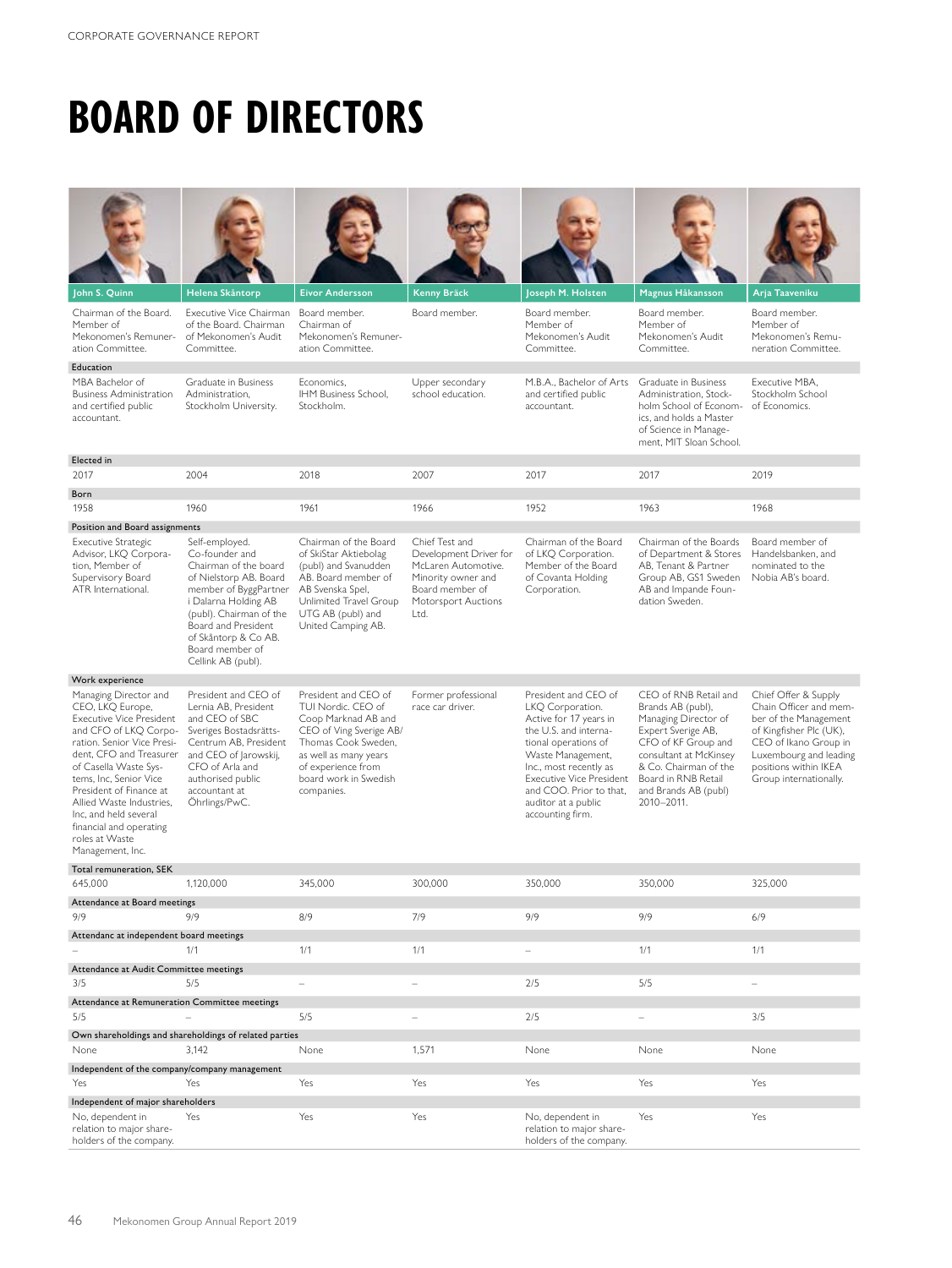# **GROUP MANAGEMENT TEAM**



Born

Education













CFO Director of Purchasing

| Pehr Oscarsson    | Gabriella Granholm                       | Robert Hård                                   | <b>Asa Källenius</b> | <b>Tobias Narvinger</b> | Petra Bendelin                                 |
|-------------------|------------------------------------------|-----------------------------------------------|----------------------|-------------------------|------------------------------------------------|
| President and CEO | Director of Communication<br>& Marketing | Director of Legal Affairs<br>& Sustainability | CFO                  | Director of Purchasing  | Director of Business<br>Development & Strategy |
| Born              |                                          |                                               |                      |                         |                                                |
| 1963              | 1982                                     | 1966                                          | 1967                 | 1974                    | 1978                                           |
| .                 |                                          |                                               |                      |                         |                                                |

Master Psychology/Behavioral Science, Luleå University of

Managing Director ProMeister Solutions. Various positions within business development in MECA, Sigma, Tectura and as self-employed.

**Technology** 

| Technical upper-secondary<br>school, supplemented<br>with short economics and<br>management courses.                        | Jurisprudence - civil law.<br>Luleå University of<br>Technology, PR and<br>Communication, Berghs<br>School of Communication. | Master of Laws.<br>Lund University.                                                                                                                   | Graduate in Business<br>Administration.<br>Stockholm University.                            | Master of Science in<br>Engineering Physics, Chalmers<br>University of Technology.<br>MBA - Master's Course<br>in International Business<br>Administration, Chalmers<br>University of Technology. | Mast<br>Scier<br>Tech                    |
|-----------------------------------------------------------------------------------------------------------------------------|------------------------------------------------------------------------------------------------------------------------------|-------------------------------------------------------------------------------------------------------------------------------------------------------|---------------------------------------------------------------------------------------------|---------------------------------------------------------------------------------------------------------------------------------------------------------------------------------------------------|------------------------------------------|
| Employed                                                                                                                    |                                                                                                                              |                                                                                                                                                       |                                                                                             |                                                                                                                                                                                                   |                                          |
| 2001                                                                                                                        | 2010                                                                                                                         | 2003                                                                                                                                                  | 2017                                                                                        | 2011-2016. 2017-                                                                                                                                                                                  | 2010                                     |
| Work experience                                                                                                             |                                                                                                                              |                                                                                                                                                       |                                                                                             |                                                                                                                                                                                                   |                                          |
| President of MECA<br>Scandinavia and before<br>that held senior positions<br>in MECA since 2001.<br>President of Swecar AB. | Director of Communica-<br>tions, Mekonomen Group,<br>Information Manager,<br>IMA Sport.                                      | Director of Legal Affairs,<br>HR and Environment.<br>MECA Group. Attorney-at-<br>law, Advokatfirman Vinge.<br>Clerk of Helsingborg<br>District Court. | CFO of Tele2 Sweden.<br>CFO Inflight Service.<br>Financial Manager<br>Spendrups Bryggerier. | Various positions in<br>development, sales and<br>purchasing Scania CV AB<br>in Södertälje.                                                                                                       | Mana<br>Solut<br>withi<br>in MI<br>as se |

Board appointments Deputy Chairman of Association of Swedish Wholesalers of Automotive Parts and Accessories (SBF). Member of the Board of Oscarson Invest Aktiebolag. – – Green Landscaping, Källenius Invest AB, KAAX Investment AB, KAAX Fastigheter AB. – Member of the Boeard of Swedspot, Telge Tillväxt, Lasingoo Sweden and Forthright Own shareholdings and shareholdings of related parties

170,457 1,317 1,317 1,625 1,582 5,000 1,745

### **Changes in the Board**

Malin Persson withdrew from the Board in connection with the 2019 AGM. Malin Persson participated in 3 out of 3 Board meetings before the 2019 AGM. She was a member of the Remuneration Committee until the 2019 AGM and participated in 2 out of 2 meetings.

Helena Skåntorp's total remuneration includes a one-time fee of SEK 600,000 for the special work effort during 2018 in connection with the Company's acquisition of FTZ and Inter-Team.

At the 2019 Annual General Meeting on 7 May, Arja Taaveniku was elected to the Board. Arja participated in all Board and Remuneration Committee meetings thereafter during the year. In total 7 of 10 Board meetings and 3 of 5 Remuneration Committee meetings in 2019.

In connection with the Annual General Meeting on May 2, 2019, the composition of the Board's two committees changed, which affects the attendance record for John S. Quinn and Joseph M. Holsten. Both have full attendance at the respective committee meetings for the time they were members of the committee.

# **Changes in Group Management**

In 2019, the Group Management Team consisted of the President and CEO, the CFO, the Director of Purchasing, the Director for Communication & Marketing and the Director of Legal Affairs & Sustainability. In addition to the aforementioned functions, the former HR Director, Managing Director Sørensen og Balchen, Managing Director MECA Sweden, Managing Director MECA Norway, Managing Director Mekonomen Sweden, Managing Director Mekonomen Norway and Manager for the Group's Venture Company were members of the Group Management Team until 14 February 2019.

As of 7 February, 2020, Petra Bendelin, Director Business Development and Strategy, is included in the Group Management.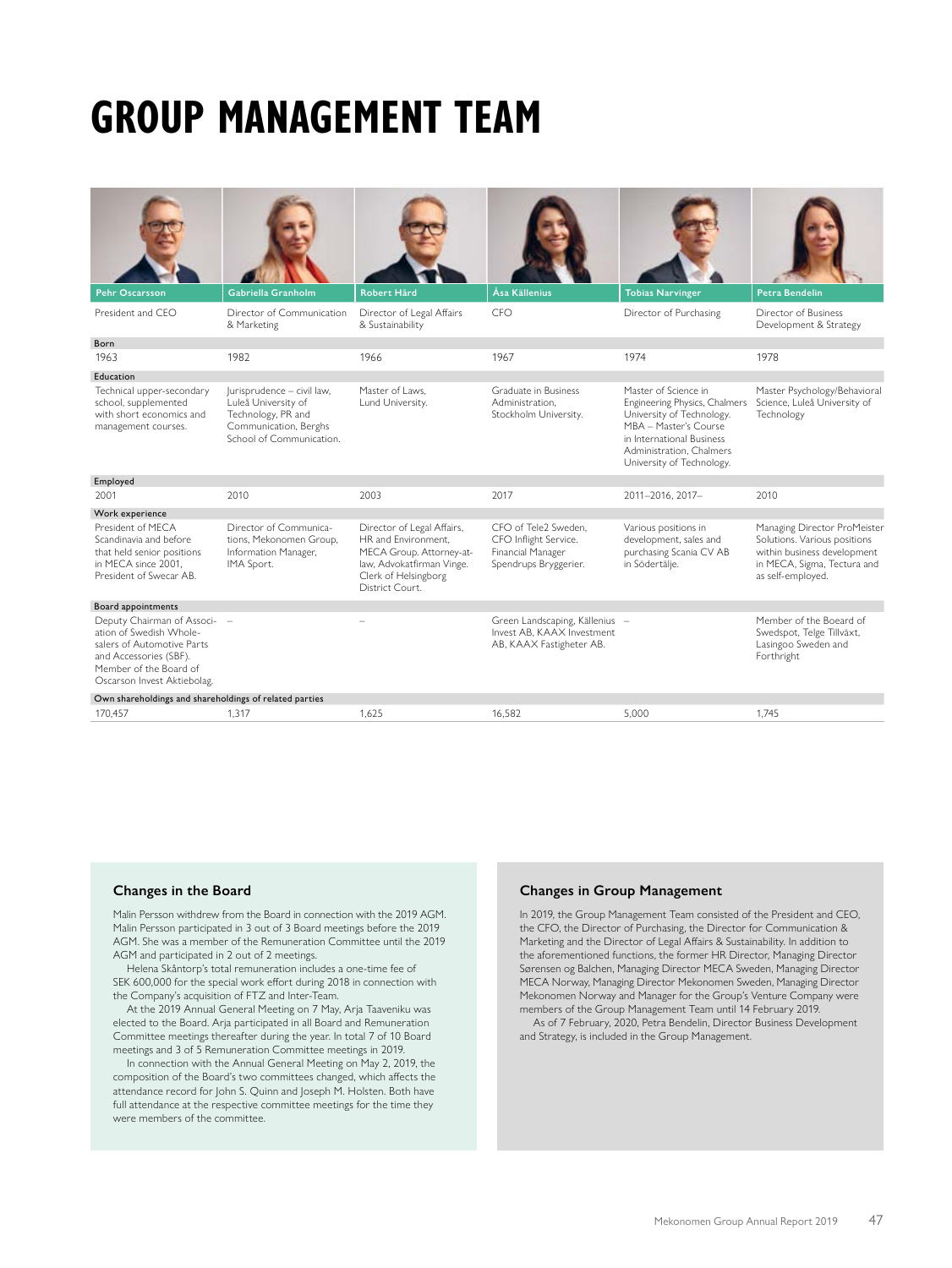### President and CEO and Group Management Team President and CEO

The President and CEO is appointed and may be discharged by the Board and his work is regularly evaluated by the Board, which occurs without the presence of the Group Management Team.

Pehr Oscarson has been the President and CEO of Mekonomen AB since 1 March 2017. Prior to that, he served as the acting President and CEO of Mekonomen AB since 6 October 2016. In addition to his assignment for Mekonomen AB, Pehr is the Deputy Chairman of Association of Swedish Wholesalers of Automotive Parts and Accessories (SBF). Member of the Board of Oscarson Invest Aktiebolag. Pehr has no shareholdings or partial ownership in companies that Mekonomen AB or the company's subsidiaries have significant business ties with.

# Group Management Team

In 2019, the Group Management Team consisted of the President and CEO, the CFO, the Director for Communication & Marketing, the Director of Legal Affairs & Sustainability and the Director of Purchasing. A more detailed presentation of the current Group Management Team is found on page 47.

# Remuneration of senior executives

It is considered very important to ensure that there is a clear link between remuneration and the Group's distinct values and financial goals in both the short and the long term. The guidelines for remuneration of senior executives approved by the 2019 Annual General Meeting entail that the company is to offer market-based remuneration that allows the Group to recruit and retain the right executives, and entail that the criteria for determining remuneration is to be based on the significance of work duties and employees' competencies, experience and performance.

Remuneration is to comprise:

- fixed basic salary,
- short-term variable remuneration
- long-term share-based incentive programme (LTIP)
- pension benefits,
- other benefits and
- severance pay.

The guidelines encompass the Group Management Team, including the President and CEO. Remuneration is determined by the Board's Remuneration Committee. However, remuneration of the President and CEO is determined by the Board in its entirety. Long-term share-based incentive programmes are decided by the Annual General Meeting, however.

The President and CEO Pehr Oscarson has a fixed cash basic salary per month and a short-term cash variable salary portion, which is based on the company's earnings and individual qualitative parameters and that can amount to a maximum of 60 per cent of the basic annual salary. The President and CEO is included in LTIP 2019, which was approved at the 2019 Annual General Meeting. The President and CEO receives a pension benefit amounting to a maximum of 30 percentage points of the base salary. Other benefits primarily consist of a company car. The period of notice for the President and CEO is 12 months if employment is terminated by the company, and six months if terminated by the President and CEO. In addition, severance pay of a maximum of 12 months salary may be paid in the event of termination of employment by the company. The distribution between basic salary and variable remuneration is to be proportionate to the senior

executive's responsibilities and authorities. The short-term variable remuneration for other senior executives is based on the Group's earnings and on individual qualitative parameters and can amount to a maximum of a certain percentage of the fixed annual salary. The percentage is linked to the position of each individual and varies between 33 and 60 percentage points for members of the Group Management Team. Other benefits refer primarily to company cars. Pension premiums are paid in an amount that is based on the ITP plan or a corresponding system for employees outside Sweden. Pensionable salary comprises basic salary.

The company applies a period of notice of no more than 12 months. In addition, severance pay of a maximum of 12 months salary may be paid in the event of termination of employment by the company. Upon resignation, a six-month period of notice applies.

The 2019 Annual General Meeting also resolved to establish a long-term incentive programme (LTIP 2019), in accordance with the Board's proposal. LTIP 2019 comprises a maximum of 19 employees consisting of the Group Management Team of Mekonomen Group and some other key individuals in the Group. For information on the complete proposal, refer to the minutes of the 2019 Annual General Meeting on the company's website and Note 5 of the 2019 Annual Report.

There are no other ongoing share-based incentive programmes.

# External auditors

The auditors are appointed at the Annual General Meeting and are charged with reviewing the company's financial reporting and the Board's and President and CEO's management of the company. At the 2019 Annual General Meeting, PricewaterhouseCoopers AB (PwC) was re-elected as the auditing firm until the 2020 Annual General Meeting. The Auditor-in-Charge is Authorised Public Accountant Linda Corneliusson. PwC has an organisation comprising broad and specialised competency that is well-suited to Mekonomen AB's operations and has been the company's auditing firm since 2014.

# Fees to auditors, SEK M

|                                                        | 2019       | 2018      |
|--------------------------------------------------------|------------|-----------|
| PwC                                                    |            |           |
| Fees for audit assignments                             | 10         | 8         |
| Audit-related services other than the audit assignment |            |           |
| Tax consultancy                                        | 0          | $\bigcap$ |
| Other services                                         | 0          | 6         |
| <b>Total PwC</b>                                       | 11         | 15        |
| Other auditing firms <sup>1)</sup>                     |            |           |
| Fees for audit assignments                             | 0          |           |
| Audit-related services other than the audit assignment | $\bigcirc$ |           |
| Tax consultancy                                        | 0          |           |
| Other services                                         | 0          |           |
| Total other                                            | 0          |           |
| Total fees to auditors                                 | 12         | 16        |

1) Other auditors primarily refers to KPMG in Inter-Team (Poland) and EY in FTZ (Denmark).

PwC submits an auditor's report for Mekonomen AB (publ.) and for the company's subsidiaries, excluding a few smaller subsidiaries. The auditors also perform a review of the third-quarter interim report. The audit is conducted in accordance with International Standards on Auditing (ISA) and generally accepted auditing standards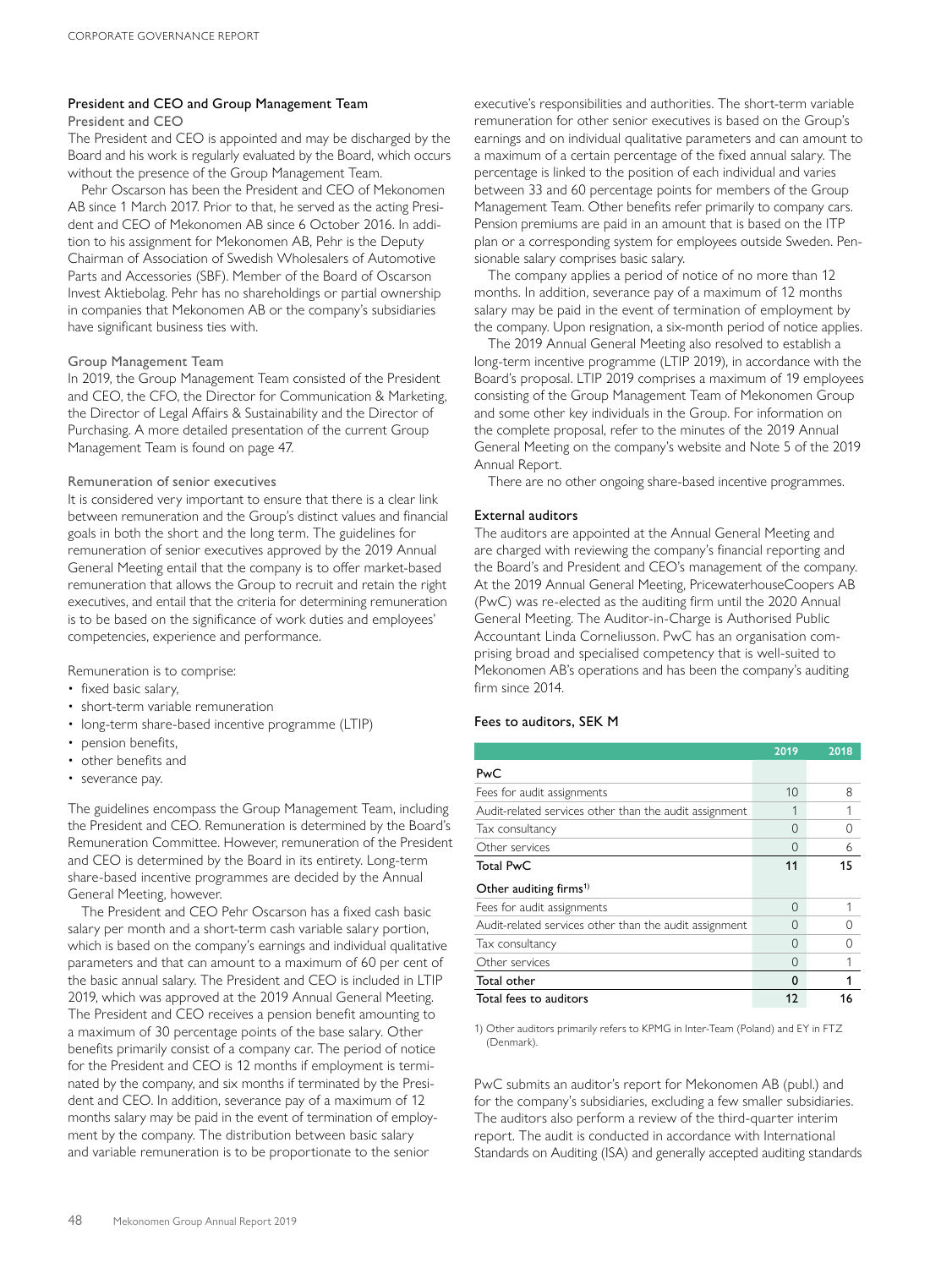in Sweden. The audit of annual report documents for legal entities outside Sweden is conducted in accordance with statutory requirements and other applicable rules in each country.

### Internal audit

For a number of years, Mekonomen Group has hired the auditing firm Deloitte to conduct the internal audit in the Group. In 2019, their focus was to work together with Mekonomen Group to strengthen the internal control framework for stock management at the central warehouses through interviews and self-rating by the units. To strengthen focus on risk management, the internal control environment and internal audit, a manager for risk management and internal audit was hired at the end of 2018, reporting to the Audit Committee and the Group Management Team.

The internal audit functions as an independent and objective assurance and advisory function, which creates value and increases certainty in internal control. This is done by evaluating and proposing improvement in such areas as risk management, compliance with policies and efficiency in the internal control over the financial reporting. The function works throughout the Group. Reporting is done to the Audit Committee, the President and CEO and the CFO and information is provided to management in each business area and other units on the results of the audits performed.

### Internal control financial reporting

The Board of Directors is responsible for Mekonomen Group's internal control, whose overall purpose is to protect the owners' investment and the company's assets. The figure below shows the process for the Group's internal control work, which is based on a risk assessment on conducted operations and its objectives, which causes mitigating measures based primarily on policies or other form of guidance for the organization. Internal control frameworks are designed and implemented continuously, the follow-up and its effectiveness is reported to the Board annually.

The Board supervises the quality of the financial reporting through instructions to the President and CEO. It is the President and CEO's duty, jointly with the Group's CFO, to review and quality-assure all external financial reporting including financial statements, interim reports, annual reports and press releases with financial content, as well as presentation material in connection with meetings with the media, shareholders and financial institutions.

The rules of procedure decided annually by the Board include instructions on, for example, the financial reports and the type of financial information to be submitted to the Board. In addition to financial statements, interim reports and annual reports, the Board examines and evaluates comprehensive financial information that pertains to the Group as a whole and to the various units included in the Group.

The Board also examines, primarily through the Board's Audit Committee, the most significant accounting policies applied to the financial reporting by the Group, and significant changes to policies in the reporting. This also includes ensuring that capacity exists to implement extensive changes, such as IFRS 16 in 2019 and the European Single Electronic Format (ESEF) from 2020. The Audit Committee's duties also include examining internal and external audit reports regarding internal control and the processes for financial reporting.

The Group's external auditors report to the Board as required, but at least once a year. At least one of these meetings, the President and CEO and the CFO leave after presenting their formal reports to enable Board members to conduct discussions with auditors without the participation of senior executives. The Group's



The illustration shows how different components (grey boxes) interact within internal governance and control.

external auditors also participate at the meetings of the Audit Committee. The Audit Committee reports back to the Board after every meeting. All Audit Committee meetings are minuted and the minutes are available for all Board members and the auditors.

Internal control framework regarding financial reporting Internal control for financial reporting is included as a part of the overall internal governance and control and constitutes a central part of the Group's corporate governance. According to generally accepted frameworks established for this purpose, internal control is usually described from five different aspects described below.

### Control environment

The control environment constitutes the basis for internal governance and control. An important part of the control environment is that decision paths, authorities and responsibilities, as well as competence requirements must be clearly defined and communicated between various levels in the organisation and that the control documents are available in the form of internal policies, handbooks, guidelines and manuals, are adapted to operational changes and are updated regularly. Part of the responsibility structure includes an obligation for the Board to evaluate the operation's performance and earnings on a regular basis, through appropriate report packages containing income statements, balance sheets, analyses of important key figures and comments pertaining to the business status of each operation. The Board has established an Audit Committee to assist the Board specifically in the financial reporting.

To help strengthen the internal control, Mekonomen Group has prepared a financial handbook that provides an overall view of existing policies, rules and regulations and procedures within the financial area. During the year, a substantial update was done of the financial handbook to fully be adapted to the new operational structure, considering the large subsidiaries acquired in Denmark and Poland in 2018.